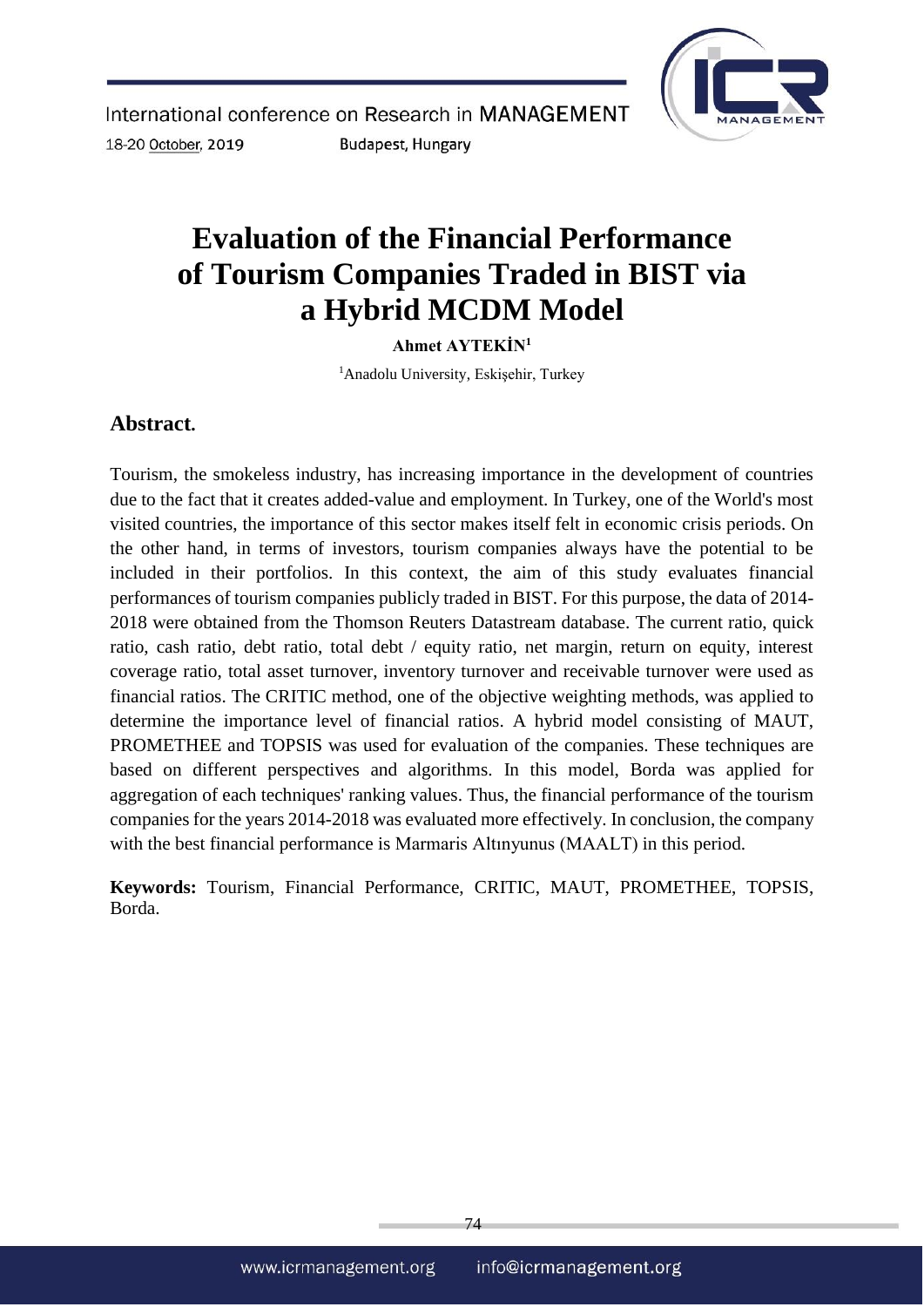**Budapest, Hungary** 



18-20 October, 2019

### **1. Introduction**

Tourism, as a dictionary mean, is a trip, tour or travel for resting, entertainment, sightseeing and familiarization (TDK, 2019). Leiper (1979) defined tourism as an open system that provides individuals leaving their familiar place in voluntarily to spend time in a temporary place. The components of this system are tourists, generating tours regions, transit routes, arrival regions and tourism industry. On the other hand, tourism enterprises are economic organizations that aim to make profit with meeting the touristic needs formed by these components. And, they produce touristic goods and services in this context. In the literature, it is stated that the tourism industry, which is formed by tourism enterprises, was born in 1950 and has an active, unusual and dynamic structure, patterned with tourism activities (Leiper, 1979; Özçelik & Kandemir, 2015).

The tourism industry has made progress since its inception. Nowadays, it is seen that the tourism industry not only contributes international peace and understanding, but also positively effects on countries' economy. Especially in developing and underdeveloped countries which do not have sufficient capital, tourism can provide foreign exchange with less resources in a short time and enable them to improve their balance of payments. In addition, the tourism sector continues its growth trend worldwide. This trend can be seen in tourism statistics. In 2018, the number of tourists entering to countries reached 1.4 billion. Also, the sector provided 10.4% of GDP and one-fifth of the jobs created in the last five years. The number of employment created by tourism sector has increased to 319 million. In addition, the economic size of the sector increased to \$ 8,811 billion in 2018, while this figure is expected to be \$ 9,126 billion in 2019 (Travel & Tourism Economic Impact 2019).

Similar to the world, tourism has an important place in Turkey. Tourism is a sector that stands out with its features narrowing the foreign trade deficit and providing employment in Turkey. The data in Table 1 shows the impact of developments in the last 5 years for tourism in Turkey.

| Indicator                                                       | 2014       | 2015       | 2016       | 2017       | 2018       |
|-----------------------------------------------------------------|------------|------------|------------|------------|------------|
| Tourism revenue $(\$1,000)$                                     | 34.305.904 | 31.464.777 | 22.107.440 | 26.283.656 | 29.512.926 |
| Tourism expenditure $(\$1,000)$                                 | 5.470.481  | 5.698.423  | 5.049.793  | 5.137.243  | 4.896.310  |
| visiting<br>citizens<br>Number<br>of<br>abroad                  | 7.982.264  | 8.750.851  | 7.891.909  | 8.886.917  | 8.383.432  |
| Personal expenditure of citizens<br>visiting abroad $(\$1,000)$ | 4.432.386  | 4.768.443  | 4.031.516  | 4.095.120  | 3.936.986  |
| Number of departing visitors                                    | 41.415.070 | 41.617.531 | 31.365.330 | 38.620.346 | 45.628.673 |
| Personal expenditure of departing<br>visitors $(\$1,000)$       | 26.002.950 | 24.788.321 | 18.495.978 | 21.461.603 | 22.546.616 |
| The ratio of tourism revenues to<br>export revenues             | 21,8       | 21,9       | 15,5       | 16,7       | 17,5       |
| The ratio of tourism revenues to<br>import expenditures         | 2,2        | 2,8        | 2,5        | 2,2        | 2,2        |

*Table 1: Macro tourism data for Turkey in the period of 2014-2018*

*Source:https://biruni.tuik.gov.tr/medas/?kn=74&locale=tr & https://www.tursab.org.tr/istatistikler (Access date: 10.07.2019)*

Table 1 shows that Turkey's tourism revenues and expenses declined after 2014, and its share in GDP declined to 3.8% in 2018. The most important reasons for this are the growth of terrorism effect domain in globally, economic crises and regional crises such as the civil war in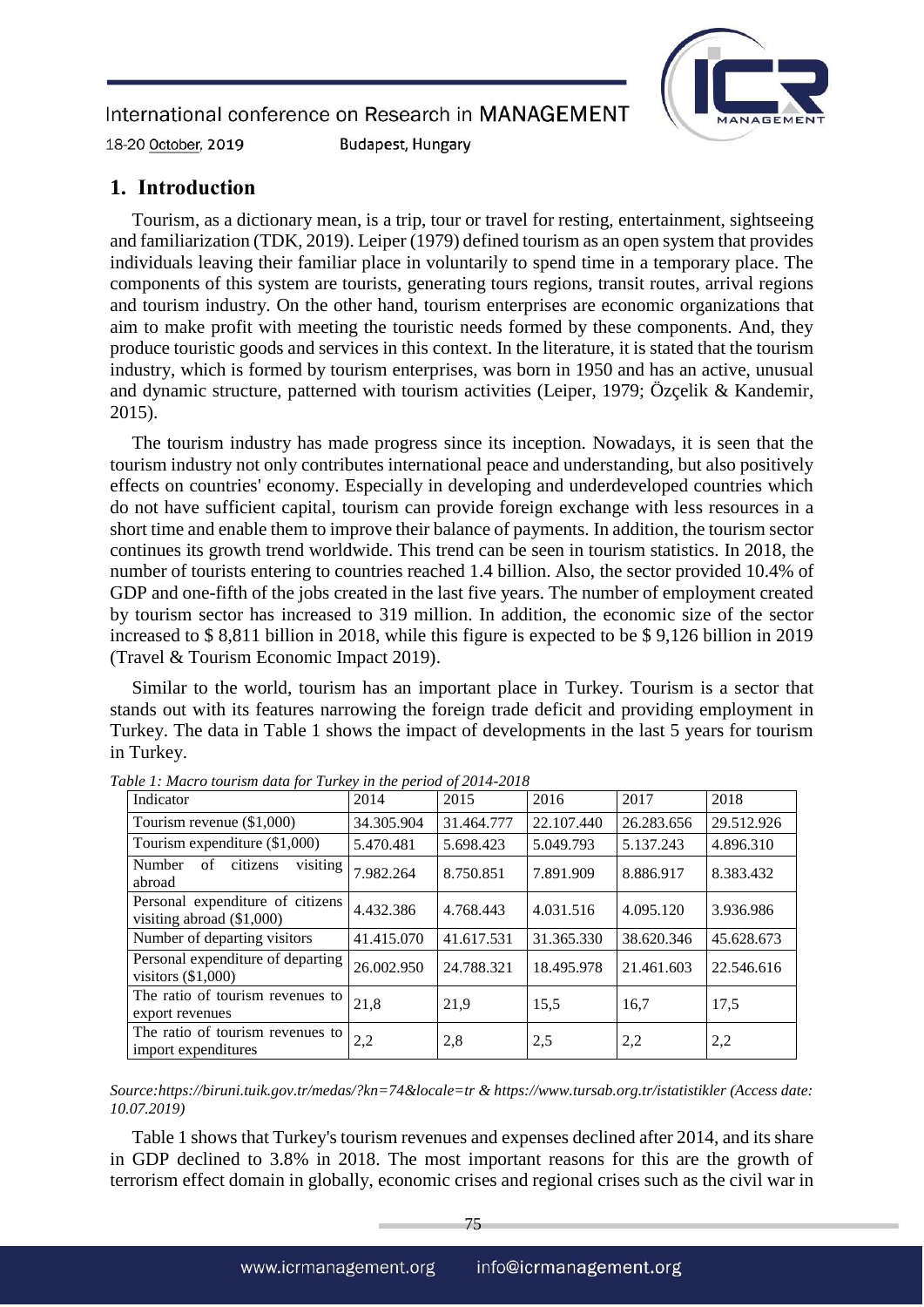

18-20 October, 2019 **Budapest, Hungary** 

Syria. However, the recoveries experienced since 2017 have continued increasingly, and thus the sector has started to recover its lost ground. When the position of tourism in Turkey is considered, this development looks promising for future. Because tourism industry has positive impact on economy, provides employment, and gives vitality to sectors such as transportation, trade, construction, health and sociological and cultural effects (Bozgeyik & Yoloğlu, 2015; Topallı, 2015).

On the other hand, tourism is a sector that requires large investments and the return on this investment takes a long time. Besides, the importance of tourism in terms of investors, connected sectors and national economy makes necessary to evaluate the financial performance of the tourism companies. Therefore, evaluating the financial performance of tourism companies will provide some information to these stakeholders, and reveal the rationality of the existing and future investments.

The investigation made in the context of tourism facilities and operations in Turkey shows that there are 3934 tourism operation certificated, 984 tourism investment licensed and 7685 municipal tourist certificated facilities (TURSAB, 2019). However, the numbers of tourism companies are just six in Tourism Index (XTURIZM) in BIST (Istanbul Stock Exchange). BIST is only one exchange market where companies are publicly traded in Turkey. On the other hand, there are companies that are traded in different indices but whose main activity is tourism. In this context, the study aimed to evaluate the financial performance of publicly traded tourism companies in Turkey.

As a result of queries made in Thomson Reuters, the data are obtained for tourism companies such as Altın Yunus Çeşme Touristic Facilities Inc. (AYCES), Marmaris Altınyunus Touristic Facilities Inc. (MAALT), Martı Hotel Management Inc. (MARTI), Metemtur Hospitality and Tourism Enterprises Inc. (METUR), Net Holding Inc. (NTHOL), Petrokent Tourism Inc. (PKENT), Tek-Art Construction, Trade, Tourism Industry and Investments Inc. (TEKTU), Utopya Tourism, Construction, Management Trade Inc. (UTYPA) and Ulaşlar Tourism Investments and Durable Consumer Goods Trade Marketing Inc. (ULAS).

In the following section includes the literature on the financial performances of Turkish publicly traded tourism companies and the financial ratios used in the study. Then, the methods section gives explanations of the techniques used in the study. Finally, the results and conclusions obtained in this study are presented.

#### **2. Literature**

BIST provides opportunities to investors to invest in companies of their choice. Although companies from different sectors are included in the BIST, the subject of the study is to evaluate the financial performance of Turkish publicly traded tourism companies.

Financial performance shows whether companies use their resources effectively and efficiently in line with their targets. Financial performance analysis gives information about financial position of the companies. The companies evaluate this information, and give decisions related to their future. Financial ratios are frequently used in financial performance analysis. Financial ratios are obtained by proportioning the information in the financial statements of the companies. It is possible to sum these ratios under the indicators of liquidity, financial structure, activity and profitability. The most commonly used financial ratios in the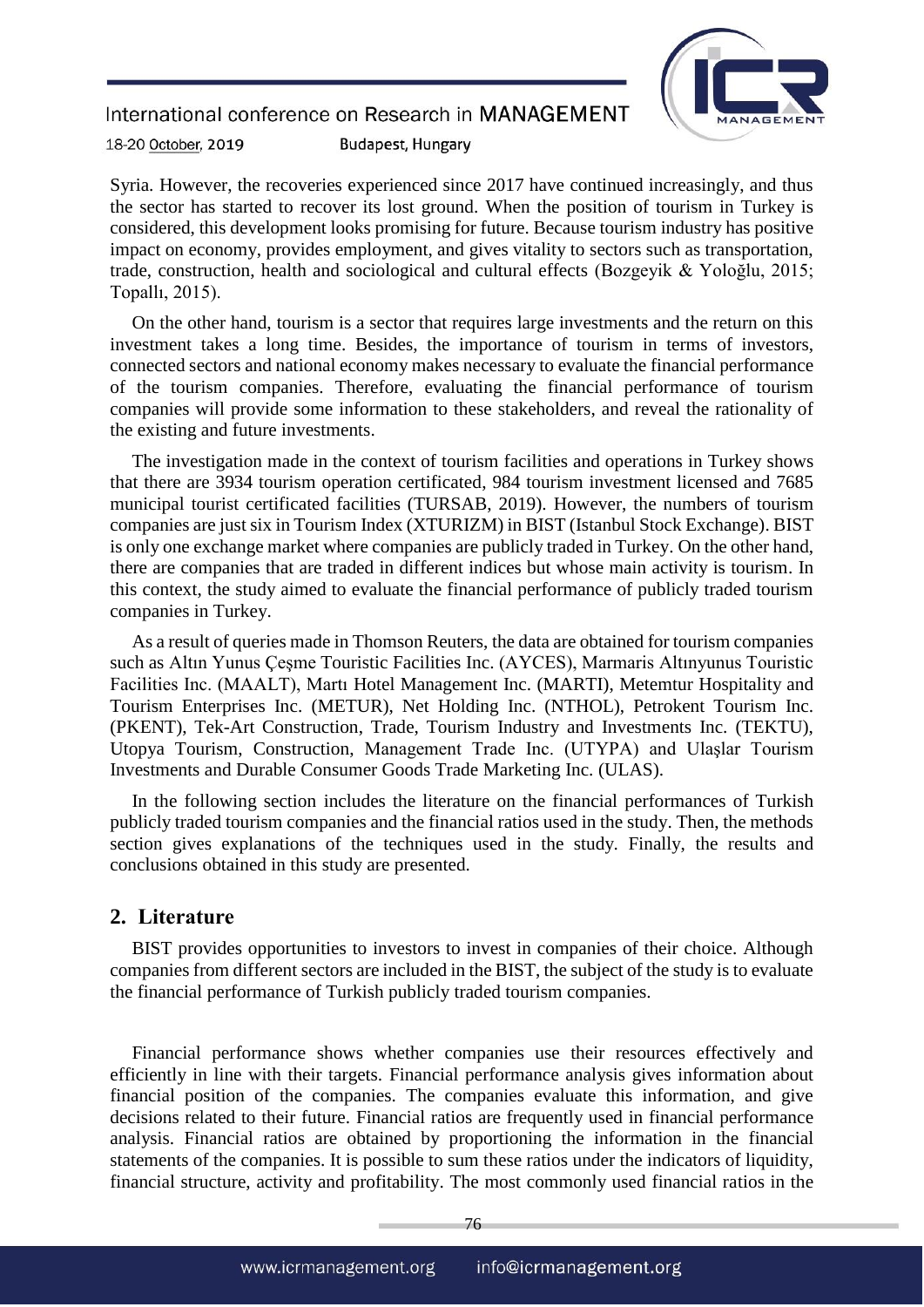

18-20 October, 2019 **Budapest, Hungary** 

literature are current ratio, quick ratio, cash ratio, debt ratio, total debt/common equity ratio, net margin, return on equity, interest coverage ratio, total asset turnover rate, inventory turnover rate, receivables turnover rate (Karadeniz vd., 2016).

In literature, these ratios and multiple criteria decision making (MCDM) techniques were mainly used together for financial performance analyses of tourism companies. In the following paragraphs, these studies will be briefly discussed.

Ergül (2014) evaluated the financial performance of seven companies listed in the BIST-Tourism sector between 2005-2012. For this purpose, MCDM techniques ELECTRE-III (ELimination Et Choix Traduisant la REalite-III) and TOPSIS (Technique for Order Preference by Similarity to Ideal Solution) were used. It was stated that the order of TOPSIS and ELECTRE are close to each other. During the evaluation period, it was found that MAALT, NETTUR and PKENT companies performed better than other companies.

Ecer and Günay (2014) analyzed the financial performance of nine tourism companies listed in BIST via GRA (Grey Relation Analysis) for the period of 2008-2012. In the study, seventeen financial ratios within the scope of liquidity, leverage, profitability and activity indicators are used, and the most important of these is reported as the leverage indicator.

Özçelik and Kandemir (2015) evaluated the financial performance of tourism companies traded in BIST between 2010 and 2014 by means of TOPSIS. The authors used liquidity, leverage, profitability and operating rates as criteria.

Yakut et al. (2015) analyzed the efficiency of nine companies listed in BIST between 2009 and 2013 via DEA (Data Envelopment Analysis). It was concluded that only three of these companies had fully effective performance in all years.

Karadeniz et al. (2016) examined the financial performances of the BIST tourism sub-sectors by means of GRA. Liquidity, financial structure, asset utilization and profitability ratios were used in the study. Among these, the most important one is the financial structure. In addition, travel agencies were stated as the most successful financial sector of sub-sectors.

Kendirli and Çankaya (2016) evaluated tourism companies traded in 2010-2014 in terms of operating capital management and profitability. The results exhibited a positive and significant relationship between working capital management and asset profitability.

Karaca and Ören (2017) investigated the tourism companies' bankruptcy risk. For this purpose, the authors evaluated the tourism companies traded in BIST for the period of 2009- 2016 via the Altman Z Model using the financial statement data. They stated that the bankruptcy risk of tourism companies increased especially after the plane crisis with Russia, but there was no significant decrease in stock market values.

Karkacıer and Yazgan (2017) evaluated the financial performances of ten tourism companies listed in BIST in 2015 by means of GRA. In the study, it is stated that leverage ratios are more important than other ratios.

Erdoğan and Yamaltdinova (2018) evaluated the financial performance of thirteen tourism companies listed in BIST in 2011-2015 via TOPSIS. The authors stated that the financial performance of the companies was unstable for this period.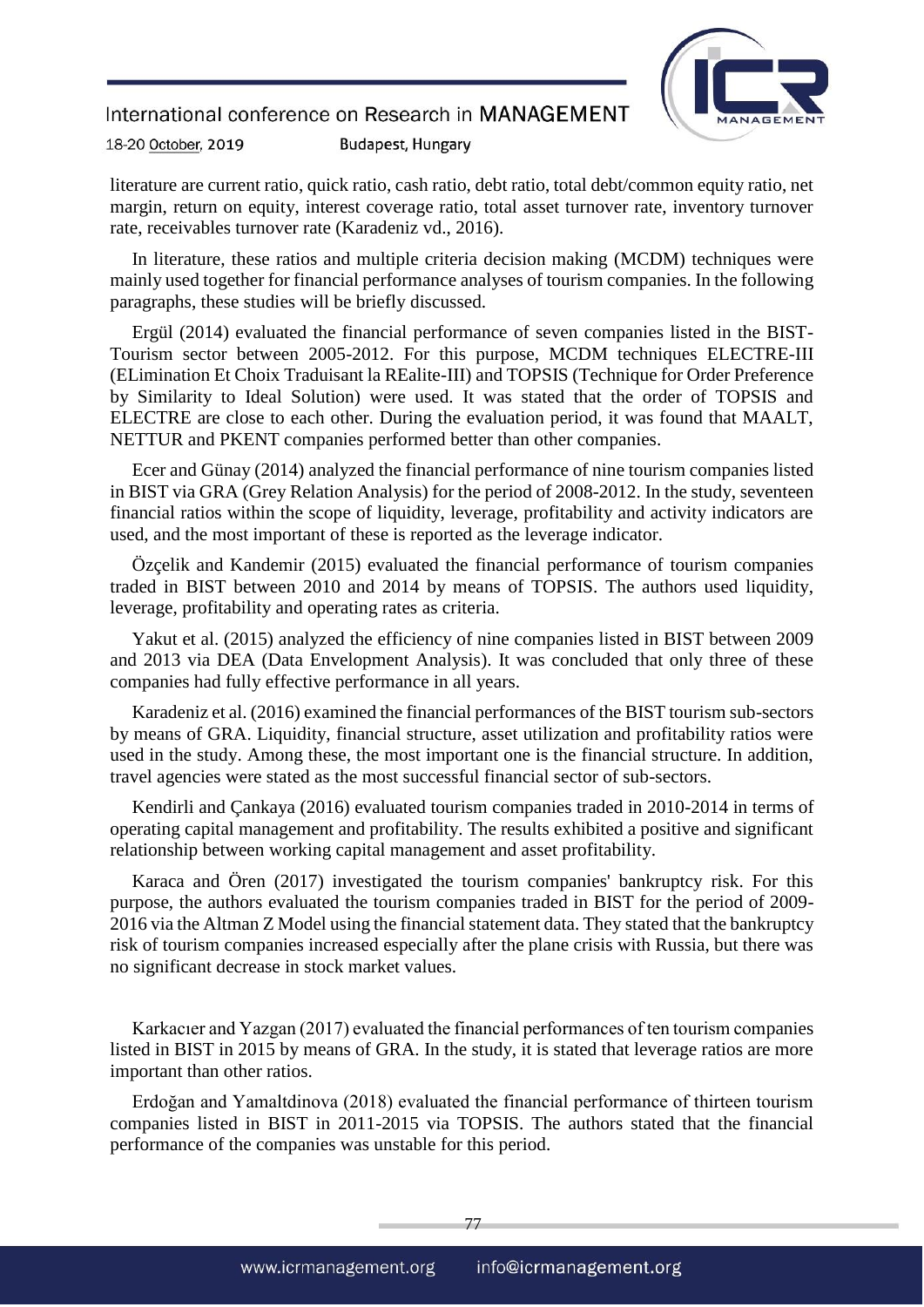

18-20 October, 2019 **Budapest, Hungary** 

Considering the similarity of these studies and the indicators, eleven ratios consisting these indicators were used in this study. For this purpose, current ratio, quick ratio and cash ratio were determined as liquidity indicator. Debt ratio, total debt/common equity ratio were used as financial structure indicator. Net margin, return on equity, and interest coverage ratio were assessed as profitability indicator. Finally, total asset turnover rate, inventory turnover rate, and receivables turnover rate were designated as activity / asset utilization indicator. The calculation of the related ratios is given in Table 2.

| Ratio                               | Notatio<br>n   | Optimizatio<br>Computation<br>n                                                                                                                                         |     |  |  |
|-------------------------------------|----------------|-------------------------------------------------------------------------------------------------------------------------------------------------------------------------|-----|--|--|
| Current<br>ratio                    | $K_1$          | $K_1 = \frac{Current\,\,Assets - Total}{Current\,\, Liabilities - Total}$<br>max                                                                                        |     |  |  |
| Quick ratio                         | $K_2$          | $K_2$ = Net Income–Bottom Line<br>Net Sales or Revenues *100                                                                                                            | max |  |  |
| Cash ratio                          | $K_3$          | $K_3 = \frac{Cash&Equivalents + Receiavables (Net)}{Current Liabilities - Total}$                                                                                       | max |  |  |
| Debt<br>(leverage)<br>ratio         | $K_4$          | $K_4 = \frac{Cash&Equivalents}{Current\, Assets - Total} * 100$                                                                                                         | min |  |  |
| Total debt /<br>common<br>equity    | $K_5$          | $K_5 = \frac{\text{Long Term Debt+Short Term Debt&Current Position of Long Term Debt}}{\text{Total Capital+Short Term Debt&Current Portfolio of Long Term Debt}} * 100$ |     |  |  |
| Net margin                          | $K_6$          | $K_6 = \frac{\text{Long Term Debt+Short Term Debt&Current Portfolio of Long Term Debt}}{\text{max}} * 100 \text{ max}$<br>Common Equity                                 |     |  |  |
| Return<br>on<br>equity              | K <sub>7</sub> | $K_7 = \frac{\text{Net Income-Bottom Line-Perfect Divided Required}}{\text{Avg. of Last Year's and Current Year's Common Equity}} * 100$                                | max |  |  |
| Interest<br>coverage<br>ratio       | $K_8$          | $K_8 = \frac{\text{Earnings Before Interest and Taxes}}{\text{Interest Expression}}$                                                                                    | max |  |  |
| Asset<br>turnover<br>rate           | $K_9$          | $K_9 = \frac{\text{Net Sales or Revenues}}{\text{Total Assets}}$                                                                                                        | max |  |  |
| Inventory<br>turnover<br>rate       | $K_{10}$       | $K_{10} = \frac{\text{Costs of Goods Sold (Excl Depreciation)}}{\text{Avg. of Last Year'sand Current Year's Inventors}}$                                                | max |  |  |
| Receivable<br>turnover<br>S<br>rate | $K_{11}$       | $K_{11}$ = Cost of Goods Sold (Excl Depreciation)<br>Receivables (Net)                                                                                                  | max |  |  |

*Table 2: Calculation of financial ratios*

*Source:https://blogs.cul.columbia.edu/business/files/2014/02/Worldscope-Data-Definition-Guide-Issue-14.2.pdf (Access date: 11.07.2019)*

Liquidity ratios, one of the four main indicator groups, indicate ability of the enterprise to pay short-term debts and whether the working capital is sufficient. For tourism companies, the ratios' aspiration values from this group are 2 for cash ratio, 1 for quick ratio, and 0.20 for cash ratio. Financial structure ratios are used to determine the relationship between equity and liabilities. The financial structure ratios' expected values are 0.5 for debt (leverage) ratio, and to be less than 1 for total debt / common equity ratio. Activity indicators reveal the relationship between sales and assets of the enterprise. In other words, turnover rates indicate the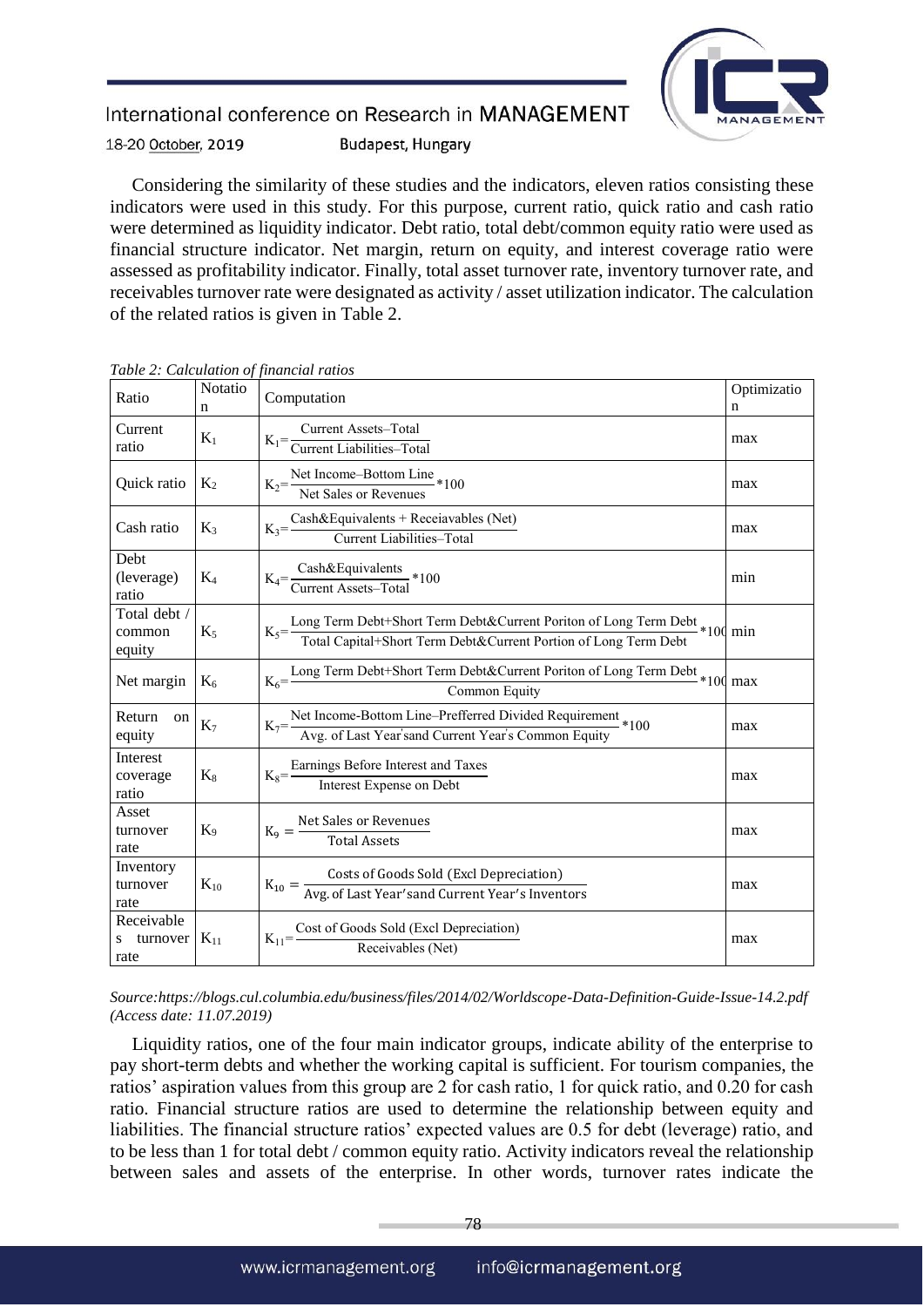

18-20 October, 2019 **Budapest, Hungary** 

effectiveness of the usage of the entity's assets. In general, the high rate of these assets indicates the effectiveness of the usage of assets and the rapidity of conversion to money. Lastly, profitability ratios show whether the profitability of the company is sufficient. These ratios are also required to be high (Karadeniz et al., 2016).

# **3. Method**

In order to evaluate the financial performance of tourism companies traded in BIST in 2014- 2018, MCDM techniques MAUT, TOPSIS and PROMETHEE were used. Among these techniques, MAUT is based on utility theory while PROMETHEE is an outranking-based technique. On the other hand, TOPSIS is one of the distance (compromise solution) based techniques. Thus, it is aimed to obtain the most effective result by approaching the decision problem via a hybrid model considering with different three approaches of MCDM. In addition, CRITIC technique was applied for weighting the criteria and Borda technique was used for aggregating the results. The hybrid model is outlined below.



In order to analyze with MCDM techniques, a decision matrix should be generated. The decision matrix includes each alternative's performance value according to evaluation criteria. For this purpose, the decision matrix was formed by using financial ratios of the tourism companies. The decision matrix  $(X)$  is a (mxn) matrix, and whose elements are shown as  $x_{ii}$ which  $j = 1, \ldots, n$  as criteria and  $i = 1, \ldots, m$  as an alternatives. It is denoted below:

$$
X = \begin{bmatrix} x_{11} & x_{12} & \dots & x_{1n} \\ \vdots & \vdots & \ddots & \vdots \\ x_{m1} & x_{m2} & \dots & x_{mn} \end{bmatrix}
$$
 (1)

79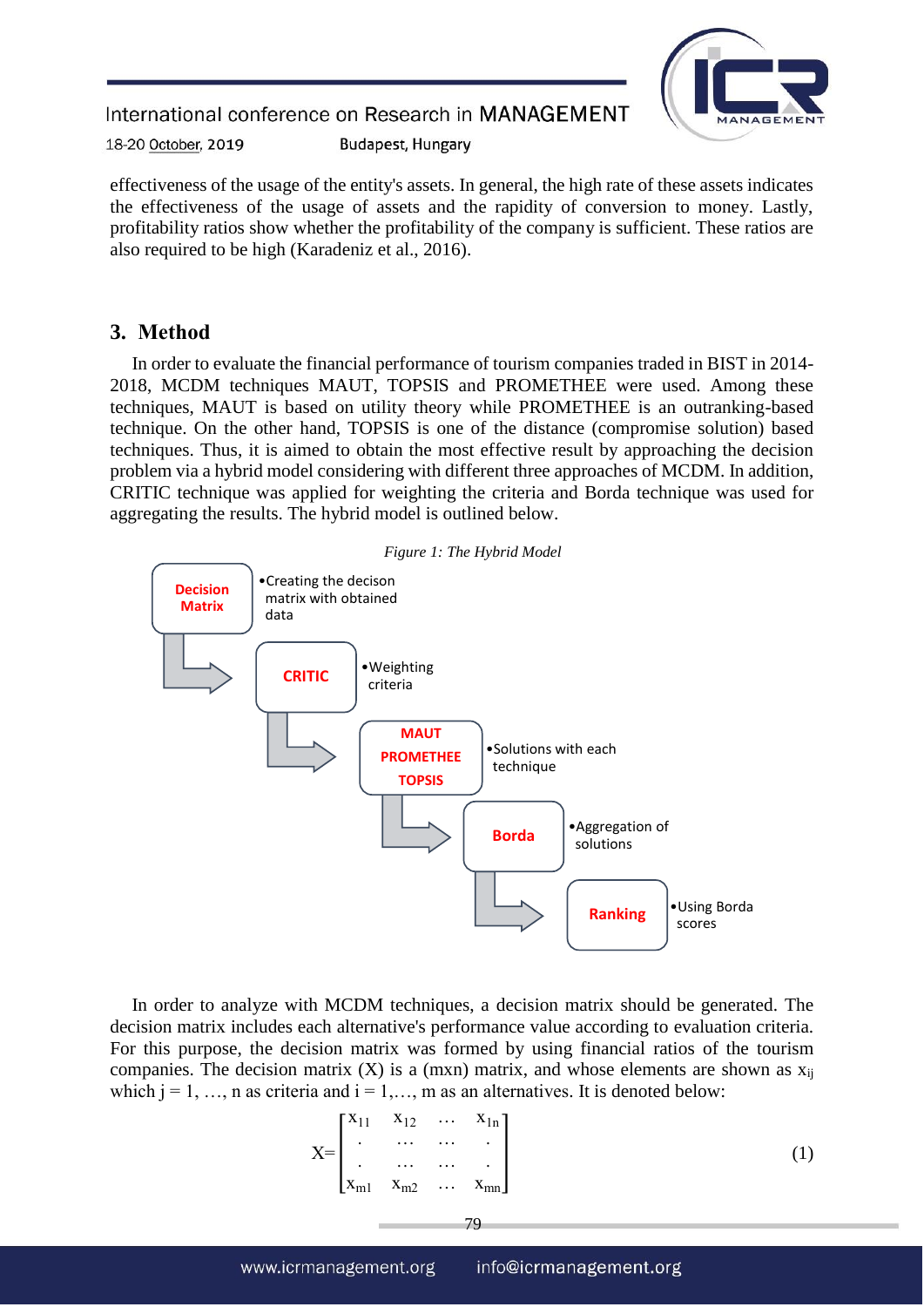**Budapest, Hungary** 



18-20 October, 2019

The following sections include the application steps of used techniques in this study.

### **3.1 CRITIC**

CRITIC (Criteria Importance Through Inter-Criteria Correlation) was developed by Diakoulaki et al. (1995). CRITIC is a technique aimed at objective weighting by taking into account the correlation of criteria each other. The application steps of CRITIC technique are presented below:

*Step 1 Normalization of the decision matrix*: To normalize the decision matrix, the equation (2) is used:

$$
N_{ij} = \begin{cases} \frac{x_{ij} - \min(x_{ij})}{\max(x_{ij}) - \min(x_{ij})} & \text{if optimization aspect is max} \\ \frac{\max(x_{ij}) - x_{ij}}{\max(x_{ij}) - \min(x_{ij})} & \text{if optimization aspect is min} \end{cases}
$$
(2)

*Step 2 Calculation of information values of criteria*: Linear correlations (rjk) of each j criteria to the other k criteria are calculated. At this point, Spearman rank correlation coefficient can also be used for criteria having ordinal measurement. Then, conflict values  $(1-r_{ik})$  are obtained over the correlation values. After this, using the standard deviation  $(\sigma_i)$  as a measure of contrast of each criterion, amount of information  $(C_i)$  of each j criterion is calculated as follows:

$$
C_j = \sigma_j \sum_{k=1}^m (1 - r_{jk})
$$
 (3)

*Step 3 Obtaining the criteria weight*: As the C<sub>i</sub> value increases, the amount of information transmitted by the criterion will be more. In the last step, the weight value of each criterion is obtained by means of normalized  $C_i$  values (Diakoulaki et al. 1995):

$$
w_j = \frac{C_j}{\sum_{k=1}^m C_j} \tag{4}
$$

The CRITIC technique was used in this study, since it takes into account the correlations between the criteria. Thus, it was aimed to reflect effect levels of interrelated or conflicting criteria as objectively as possible on the solution of the problem.

#### **3.2 MAUT**

The Multi-Attribute Utility Theory (MAUT) technique is based on the Anglo-Saxon or American School tradition. American School Tradition put forwards an idea that each decision maker (DM) has a function in order to optimize his/her utility in a decision problem. According to this idea, the preferences of each DM can be characterized by a utility function (U). The MAUT technique is the embodiment of this thought in its most fundamental form. The utility function in MAUT can be linear, logarithmic, exponential, quadratic or other forms. In addition, additive or multiplicative models are used to aggregate the performance values of the alternatives calculated within the criteria. However, linear utility function and additive model are widely used in the literature (Ishizaka and Nemery, 2013). In this study, linear utility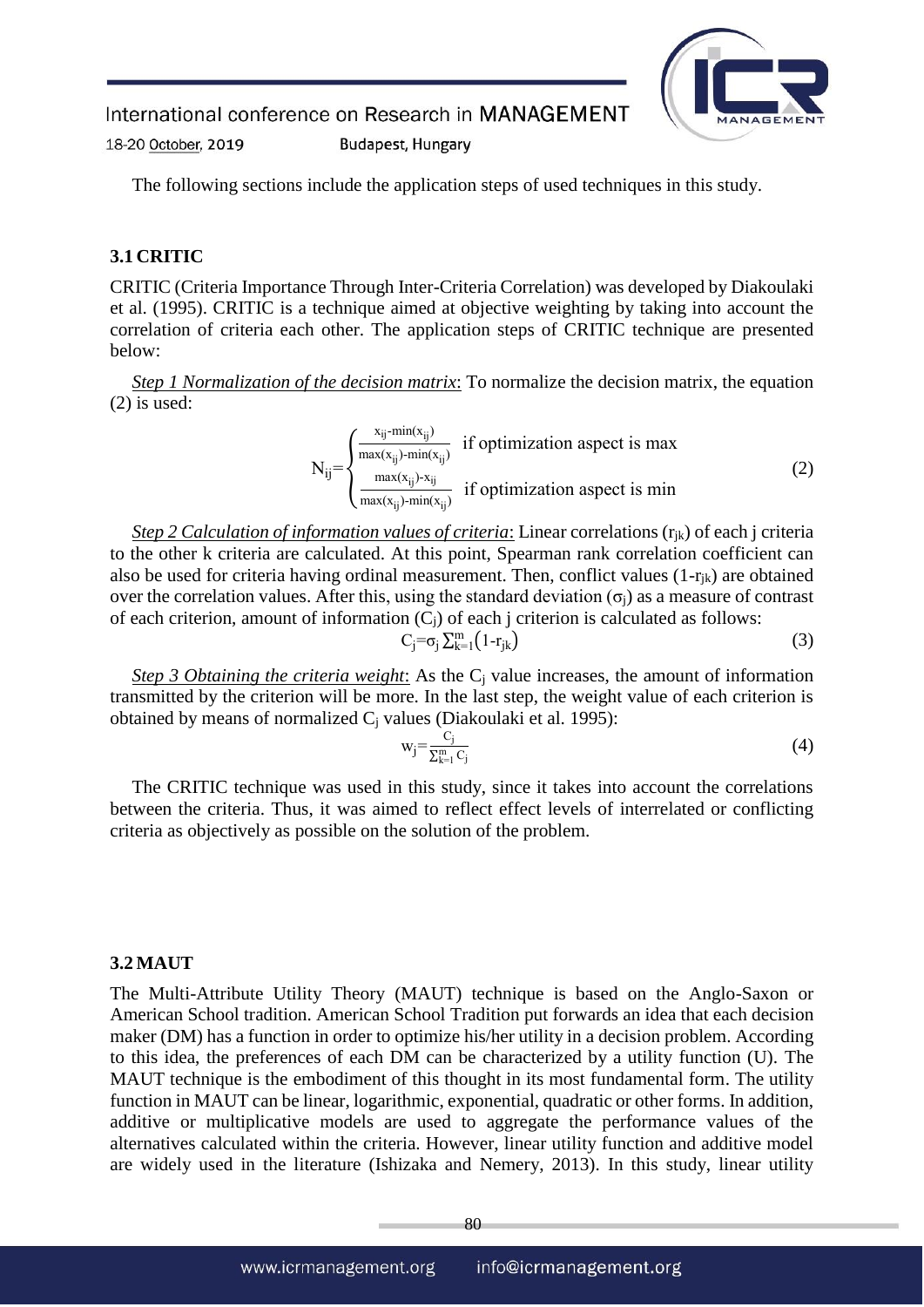

18-20 October, 2019 **Budapest, Hungary** 

function and additive model were used. The application steps of the MAUT technique are as follows:

*Step 1 Normalization of the decision matrix*: The equation (2) is used for normalizing the decision matrix.

*Step 2 Weighting the normalized decision matrix*: The criteria weights obtained in CRITIC can be used in MAUT. In this context, the following equation can be written:

$$
f_{ij} = N_{ij} * w_j \tag{5}
$$

*Step 3 Ranking alternatives*: U<sub>i</sub> values are calculated for each alternative.

$$
U_i = \sum_{j=1}^{n} f_{ij} \tag{6}
$$

Alternatives are ranked in descending order of the U<sup>i</sup> values. And thus, the solution of the decision problem is completed.

#### **3.3 PROMETHEE**

PROMETHEE (Preference Ranking Organization METHod for Enrichment Evaluation) is an outranking-based MCDM technique that allows DM to choose, rank or sort among alternatives over her/his preferences. Outranking-based techniques are derived from the French School tradition. In general, this tradition is dominated by the opinion that the utility cannot be measured, but the outranking of alternatives to each other can be determined within each criterion. And thus, the general solution is sought over these relations. In terms of pairwise comparison of two alternatives in a criterion, one of the alternatives can be absolute superior to the other, or moderate superior. Also the relation can be indifferent (equal) or incomparable for these alternatives. Outranking-based techniques are distinguished from utility-value theory (American School Tradition) techniques in these aspects.

PROMETHEE is one of the most widely used outranking-based MCDM techniques (Durucasu et al., 2017). This technique was first proposed by Jean-Pierre Brans for partial ranking of alternatives, and then the PROMETHEE II derivative was developed to provide a complete ranking of alternatives. Today, PROMETHEE-II is the most used derivate of PROMETHEE while it is also possible to see numerous modified examples of PROMETHEE such as III, IV, V, VI, Sort (Ishizaka and Nemery, 2013; Durucasu et al. 2017).

In this study, it is aimed to make full ranking of alternatives. In this context, PROMETHEE II was used. The implementation steps of PROMETHEE II are as follows:

*Step 1 Weighting criteria if necessary*: DM can weigh the criteria subjectively or objectively. For this purpose, scientific tools or techniques can be used. CRITIC technique was used in this study.

*Step 2 Determination of preference functions by creating preference structures for each criterion*: For this purpose, alternative pairs in each criterion is evaluated according to one of the appropriate PROMETHEE preference functions. These function types are usual, U, V, level, linear and Gaussian form. These functions' parameters and calculation are given in the table below (Brans and Vincke, 1985; Durucasu et al., 2017).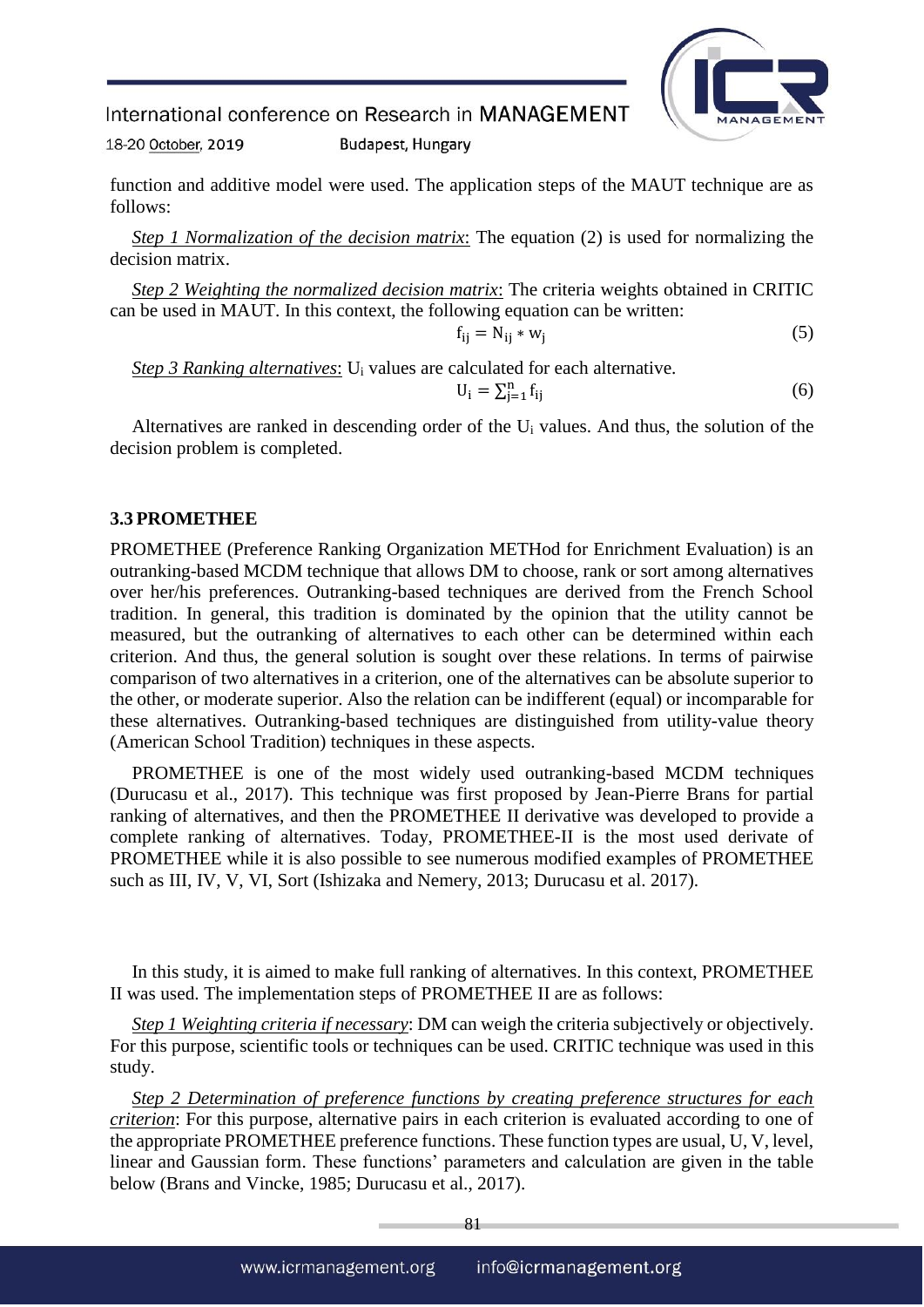

**Budapest, Hungary** 

18-20 October, 2019

Preference<br>function function Graphs of function Function Parameters Usual Type Usual Type  $P(x) = \begin{cases} 0, & \text{if } x \leq 0 \\ 1, & \text{if } x \leq 0 \end{cases}$  $x \leq 0$ *-* 1,  $x > 0$  $\mathbf 0$  $p(x)$ 1 U Type (2)  $\begin{bmatrix} 1 \\ 1 \end{bmatrix}$   $P(x) = \begin{bmatrix} 0 \\ 1 \end{bmatrix}$  $x \leq l$ *l* 1,  $x > l$  $\ddot{\mathbf{0}}$ **p**(x) ī  $x/m$ ,  $x \leq m$  $V$  Type  $(3)$ *m* 1,  $x > m$  $\theta$  $4 p(x)$ 1  $x \leq q$ 0 Level Type  $P(x) = \begin{cases} 4 & 12 \\ 4 & \end{cases}$ 1/2,  $q < x \leq q + p$ *q, p*  $x > p$ 1, 0  $4p(x)$ 0, 1.  $x \leq s$ Linear Type  $\left| \begin{array}{c} P(x) = \\ 0 \end{array} \right|$  $(x - s)/r$ ,  $s \leq x \leq s + r$ *s, r* 1,  $x \geq s + r$  $\ddot{\phantom{0}}$  $n(r)$ 0, Gaussian  $x \leq 0$  $\text{Type (6)} \qquad \qquad \bigg| \qquad \int_{0}^{\infty} \qquad \qquad \bigg| \qquad P(x) = \left\{ \begin{array}{c} \text{P(x)} = \{ \end{array} \right.$ *σ*  $1-e^{-x^2/2\sigma^2}$ ,  $x \geq 0$  $\Omega$  $\sigma$ 

*Table 3: PROMETHEE reference functions*

*Source: Brans ve Vincke, 1985; Durucasu et al., 2017.*

*Step 3 Calculation of preference indices*: Preference indices for alternative pairs are calculated using preference functions. For this purpose, the following equation is used for the alternative pair Y and Z in criterion j:

$$
\pi(Y,Z) = \sum_{j=1}^{n} w_j P_j(Y,Z) \qquad j = 1, ..., n \tag{8}
$$

*Step 4 Calculation of positive (leaving) and negative (entering) flow values*: In this step, positive  $(\varphi^+)$  and negative  $(\varphi^-)$  flow values for each alternative are calculated. For alternative Z, where the number of alternatives is m, the positive and negative flow are obtained from d alternatives, except for itself, with the following equation: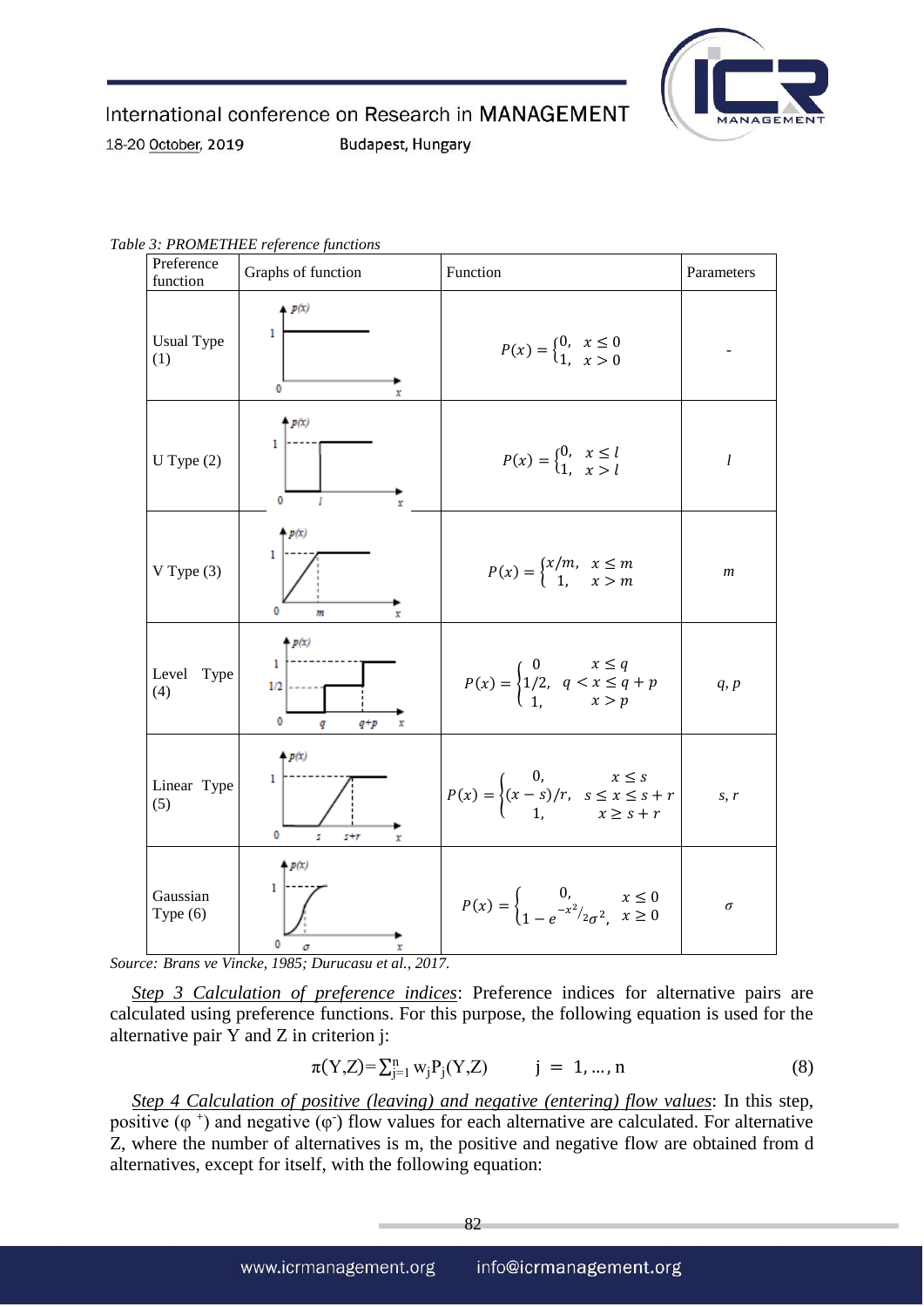

18-20 October, 2019

**Budapest, Hungary** 

$$
\varphi^+ = \frac{1}{m} \sum \pi(Z, d) \tag{9}
$$

$$
\varphi = \frac{1}{m} \sum \pi(d, Z) \tag{10}
$$

*Step 5 Ranking alternatives by calculating net (full priority) flow values*: The positive and negative flows are not sufficient for complete ranking. For this reason, the net flow values are calculated in PROMETHEE II. The following equation is used for this:

$$
\varphi(Z) = \varphi^+(Z) - \varphi^-(Z) \tag{11}
$$

Alternatives are ranked in descending order of net flow values, and the solution of the decision problem is completed.

#### **3.4 TOPSIS**

The TOPSIS technique was proposed by Yoon and Hwang in 1980 as a distance and compromise solution based technique (Hwang and Yoon, 1981). The application steps of the technique are as follows:

*Step 1 Normalization of the decision matrix with vector normalization*: To normalize the decision matrix, the equation (12) is used:

$$
N_{ij} = \frac{x_{ij}}{\sqrt{\sum_{i=1}^{m} x_{ij}^2}}
$$
 (12)

*Step 2 Weighting the normalized matrix*: Criteria weights are multiplied by normalized values to obtain a normalized weighted decision matrix. For this purpose, equation (5) is used.

*Step 3 Generating ideal* ( $\varphi^+$ ) *and negative ideal* ( $\varphi^-$ ) *solution:* In each criterion, ideal ( $\varphi^+$ ) indicates aspired value while negative ideal  $(\varphi)$  is undesirable value. In this context, the ideal and negative ideal values are determined according to the optimization aspect of the criterion as follows:

$$
\varphi_j^+ = \begin{cases} \max(f_{ij}) & \text{if the optimization aspect of } j \text{ is max} \\ \min(f_{ij}) & \text{if the optimization aspect of } j \text{ is min} \end{cases}
$$
 (13)

$$
\varphi_j = \begin{cases} \min(f_{ij}) & \text{if the optimization aspect of } j \text{ is max} \\ \max(f_{ij}) & \text{if the optimization aspect of } j \text{ is min} \end{cases} \tag{14}
$$

*Step 4 Obtaining distances from ideal*  $(\varphi^+)$  *and negative ideal*  $(\varphi)$ : In TOPSIS, the distances from the ideal and negative ideal points are calculated with the Euclidean distance measure. The distance from the ideal point is indicated as  $d^+$  while the distance from the negative ideal point is indicated by d. And, the following equations are used for them:

$$
d_i^+ = \sqrt{\sum_{j=1}^n (f_{ij} - \varphi_j^+)^2}
$$
 (15)

$$
d_i^{\cdot} = \sqrt{\sum_{j=1}^n (f_{ij} - \varphi_j^{\cdot})^2} \tag{16}
$$

*Step 5 Calculating the relative proximity to the ideal solution and ranking the alternatives*: The relative proximity  $(C_i)$  of each alternative to the ideal solution is calculated as below: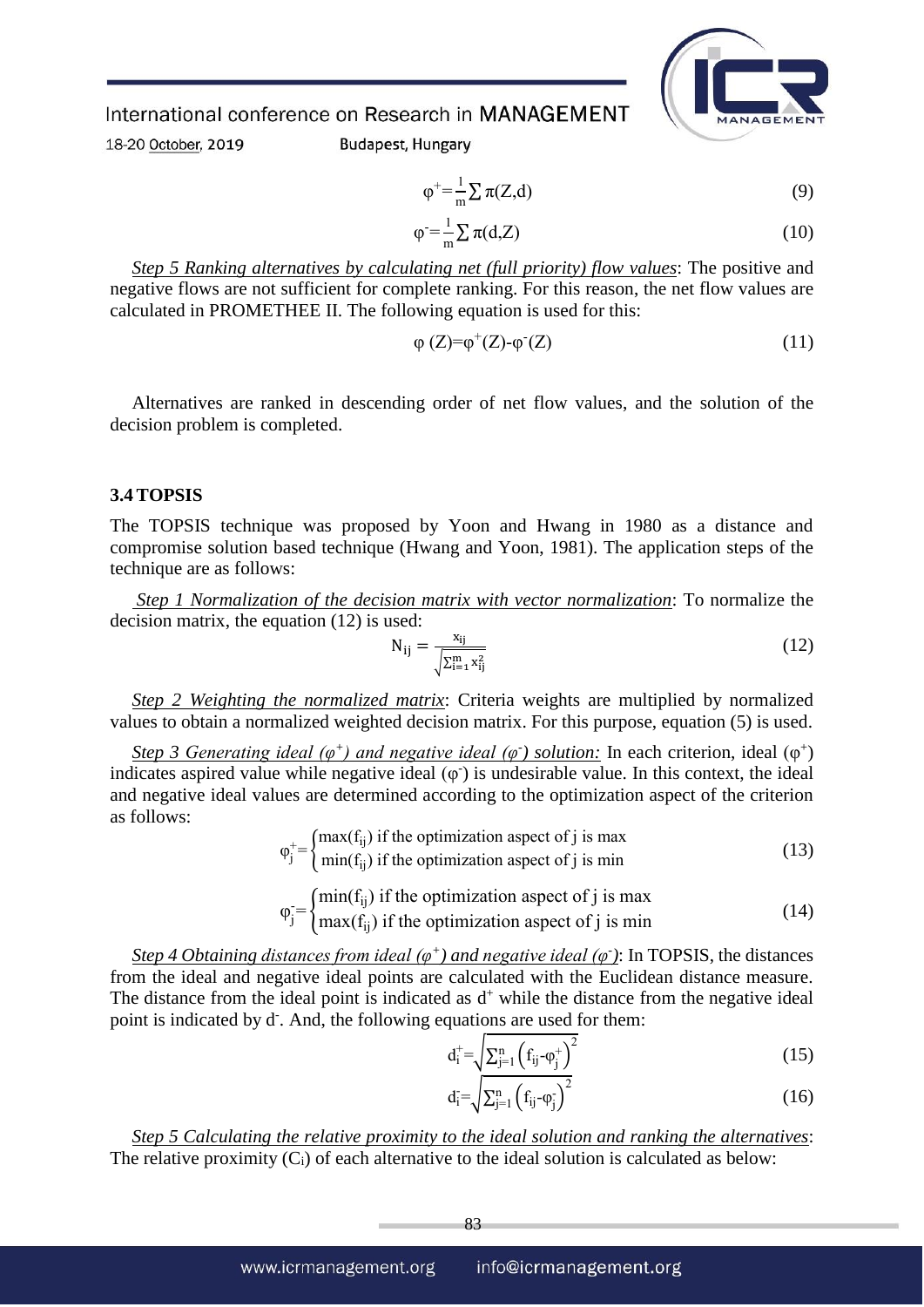18-20 October, 2019

**Budapest, Hungary** 

$$
C_i = \frac{d_i}{d_i} \bigg( d_i^+ + d_i^- \bigg) \tag{17}
$$

The relative proximity values (Ci) take values in the range of 0-1. Alternatives are ranked in descending order according to C<sup>i</sup> values.

MAUT, PROMETHEE and TOPSIS are widely used MCDM techniques. On the other hand, the basic idea behind each is different from the others. For this reason, it is aimed to effectively reflect these three fundamental MCDM views to the solution of the problem. In this context, Borda, one of the aggregation techniques, was used to integrate the results obtained by three techniques.

#### **3.5 Borda**

The Borda technique is named after Jean-Charles de Borda (1770), who developed the Borda system. This technique, which is frequently used in social choice or voting problems, is used for aggregation in MCDM problems. For this purpose, from the ranking of m alternatives, m-1 points are given to the first place, m-2 points to the second place, while similar process is being made for other alternatives whereas 0 points fall to the last ranked alternative (Lansdowne ve Woodward, 1996; Lippman, 2017). In other words, while i.th alternative's rank position is indicated as  $S_i$ , Borda point for alternative i is obtained as below:

$$
B_i = m - S_i \tag{18}
$$

After the Borda points are calculated, the alternatives are ranked according to these points in descending orders, and solution of decision problem is completed.

#### **4. Results**

The data for the companies evaluated in the study were obtained from Thompson Reuters Datastream. These data were used to form the decision matrices for each year. Then the weight values for each year were determined by CRITIC technique. In this context, the weights are presented in Table 4.

|          | Years |       |       |       |       |  |  |
|----------|-------|-------|-------|-------|-------|--|--|
| Criteria | 2014  | 2015  | 2016  | 2017  | 2018  |  |  |
| $K_1$    | 0,075 | 0,069 | 0,065 | 0,085 | 0,068 |  |  |
| $K_2$    | 0,074 | 0,090 | 0,095 | 0,077 | 0,067 |  |  |
| $K_3$    | 0,090 | 0,104 | 0,111 | 0,076 | 0,069 |  |  |
| $K_4$    | 0,131 | 0,064 | 0,065 | 0,069 | 0,085 |  |  |
| $K_5$    | 0,080 | 0,066 | 0,082 | 0,079 | 0,171 |  |  |
| $K_6$    | 0,062 | 0,092 | 0,122 | 0,076 | 0,063 |  |  |
| $K_7$    | 0,077 | 0,109 | 0,068 | 0,076 | 0,106 |  |  |
| $K_8$    | 0,112 | 0,061 | 0,087 | 0,110 | 0,090 |  |  |
| $K_9$    | 0,136 | 0,133 | 0,101 | 0,148 | 0,147 |  |  |
| $K_{10}$ | 0,073 | 0,108 | 0,121 | 0,089 | 0,067 |  |  |
| $K_{11}$ | 0,092 | 0,104 | 0,083 | 0,115 | 0,069 |  |  |

*Table 4: Weights of the criteria*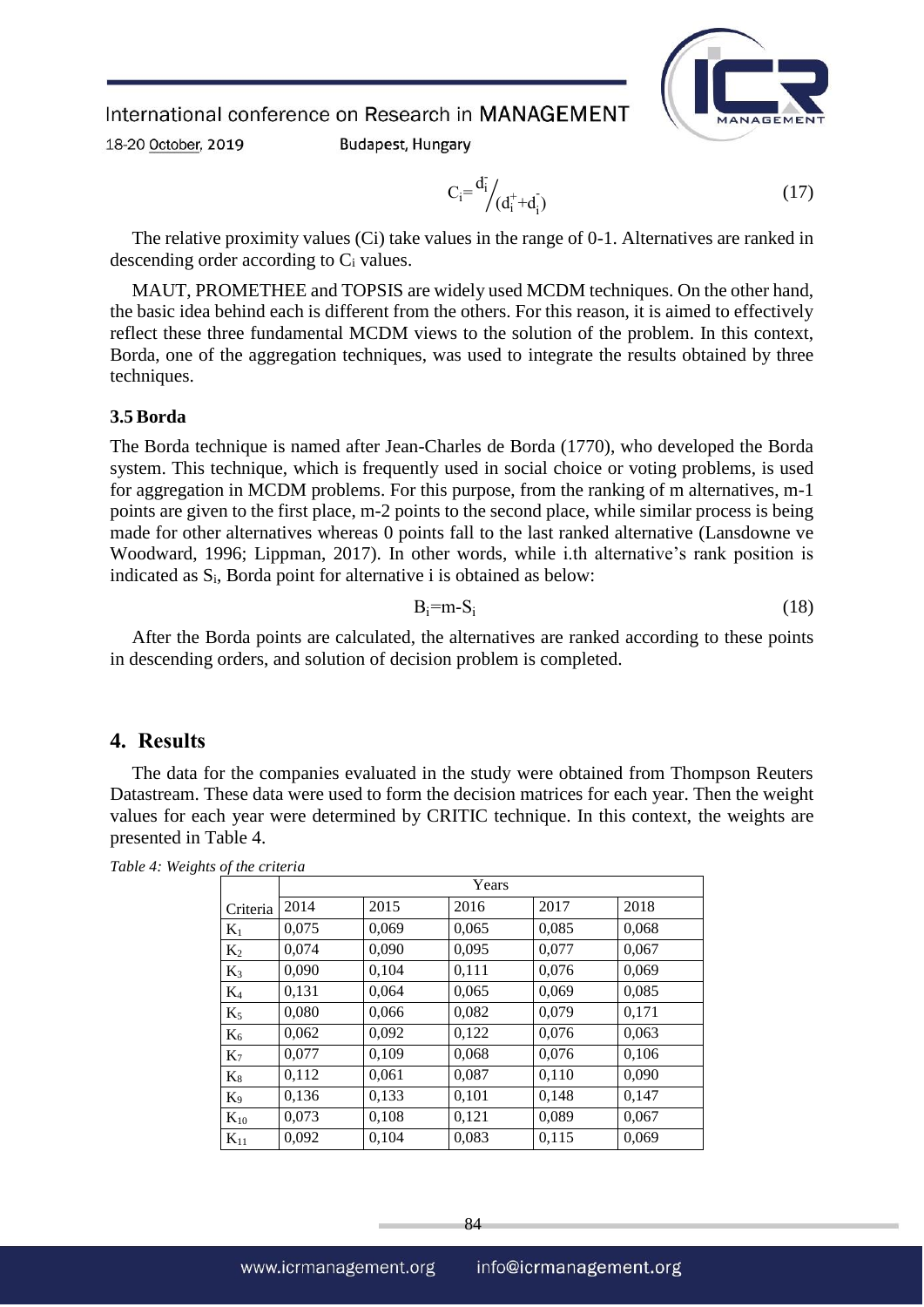

18-20 October, 2019 **Budapest, Hungary** 

CRITIC is a technique that provides objective weighting through correlations of data. When the Table 4 is analyzed, it is seen that the asset turnover rate is relatively more important than the other criteria except for 2016. At this point, it is deduced that the capacity occupancy and sales in the tourism sector is more important in general. On the other hand, in 2016, which is one of the worst seasons for the Turkish tourism sector, the companies inclined getting more profitability because of the anticipation that capacity fullness could not be achieved.

After the weighting of the criteria was completed, MAUT, PROMETHEE and TOPSIS techniques were applied separately for each year's evaluation. MS Excel was used for the

solutions made with MAUT and TOPSIS, and Visual PROMETHEE software was used for PROMETHEE. The results obtained with each technique were integrated with the Borda technique. Thus, each alternative has one Borda point for each year. In the last step, the rankings of the alternatives were obtained by using Borda points. The relevant results are given in Table 5.

|      |                      | Ranking of companies and Borda points |                |                  |                |                |                |                |                |                |
|------|----------------------|---------------------------------------|----------------|------------------|----------------|----------------|----------------|----------------|----------------|----------------|
| Year |                      | <b>AYCE</b>                           | <b>MAAL</b>    | <b>MART</b>      | <b>METU</b>    | <b>NTHO</b>    | <b>PKEN</b>    | <b>TEKT</b>    | <b>UTPY</b>    | <b>ULA</b>     |
| S    | Technique            | S                                     | T              | I                | $\mathbb{R}$   | L              | $\mathbf T$    | $\mathbf U$    | A              | S              |
|      | <b>MAUT</b>          | $\overline{2}$                        | 1              | 9                | $\overline{7}$ | $\overline{5}$ | $\overline{3}$ | $\overline{4}$ | 8              | 6              |
|      | <b>PROMETHE</b><br>E | 3                                     | 1              | 9                | 5              | $\overline{4}$ | 6              | $\overline{2}$ | $\overline{7}$ | 8              |
| 2014 | <b>TOPSIS</b>        | $\overline{3}$                        | $\mathbf{1}$   | 9                | $\overline{2}$ | 6              | 5              | $\overline{4}$ | 8              | $\overline{7}$ |
|      | Borda points         | 19                                    | 24             | $\boldsymbol{0}$ | 13             | 12             | 13             | 17             | $\overline{4}$ | 6              |
|      | Aggregated<br>Rank   | $\overline{2}$                        | $\mathbf{1}$   | 9                | $\overline{4}$ | 6              | $\overline{4}$ | 3              | 8              | $\overline{7}$ |
|      | <b>MAUT</b>          | $\overline{4}$                        | $\mathbf{1}$   | 8                | $\overline{2}$ | 5              | 6              | 3              | $\overline{7}$ | 9              |
|      | <b>PROMETHE</b><br>E | 5                                     | $\mathbf{1}$   | 9                | $\overline{2}$ | $\overline{4}$ | 6              | 3              | $\overline{7}$ | 8              |
| 2015 | <b>TOPSIS</b>        | 6                                     | $\mathbf{1}$   | 9                | $\overline{2}$ | $\overline{4}$ | 5              | $\overline{3}$ | 8              | $\overline{7}$ |
|      | Borda points         | 12                                    | 24             | $\mathbf{1}$     | 21             | 14             | 10             | 18             | 5              | 3              |
|      | Aggregated<br>Rank   | 5                                     | 1              | 9                | $\overline{2}$ | $\overline{4}$ | 6              | 3              | $\overline{7}$ | 8              |
| 2016 | <b>MAUT</b>          | $\overline{4}$                        | $\overline{2}$ | 9                | $\mathbf{1}$   | 3              | 6              | 5              | $\overline{7}$ | 8              |
|      | <b>PROMETHE</b><br>E | $\overline{4}$                        | 1              | 9                | $\overline{2}$ | 3              | $\overline{7}$ | 5              | 8              | 6              |
|      | <b>TOPSIS</b>        | 5                                     | $\overline{2}$ | $\overline{7}$   | $\mathbf{1}$   | 3              | 6              | $\overline{4}$ | 9              | 8              |
|      | Borda points         | 14                                    | 22             | $\overline{2}$   | 23             | 18             | 8              | 13             | $\overline{3}$ | 5              |
|      | Aggregated<br>Rank   | $\overline{4}$                        | $\overline{2}$ | 9                | $\mathbf{1}$   | 3              | 6              | 5              | 8              | $\overline{7}$ |
| 2017 | <b>MAUT</b>          | $\overline{4}$                        | $\mathbf{1}$   | 9                | $\overline{7}$ | 3              | 5              | 6              | 8              | $\overline{2}$ |
|      | <b>PROMETHE</b><br>E | $\overline{4}$                        | $\mathbf{1}$   | 9                | $\overline{7}$ | $\overline{2}$ | 6              | 5              | $8\,$          | 3              |
|      | <b>TOPSIS</b>        | 5                                     | $\mathbf{1}$   | 9                | $\overline{7}$ | $\overline{4}$ | $\overline{2}$ | 6              | 8              | 3              |
|      | Borda points         | 14                                    | 24             | $\overline{0}$   | 6              | 18             | 14             | 10             | 3              | 19             |
|      | Aggregated<br>Rank   | $\overline{4}$                        | $\mathbf{1}$   | 9                | $\overline{7}$ | 3              | $\overline{4}$ | 6              | 8              | $\overline{2}$ |
|      | <b>MAUT</b>          | $\overline{3}$                        | $\mathbf{1}$   | 6                | 9              | $\overline{4}$ | $\overline{2}$ | $\overline{7}$ | 8              | 5              |
| 2018 | <b>PROMETHE</b><br>E | $\overline{2}$                        | 1              | 6                | 9              | $\overline{4}$ | 5              | $\tau$         | 8              | $\overline{3}$ |
|      | <b>TOPSIS</b>        | $\overline{3}$                        | $\mathbf{1}$   | 6                | 9              | $\overline{4}$ | $\overline{2}$ | $\overline{7}$ | $\,8\,$        | 5              |

*Table 5: Results*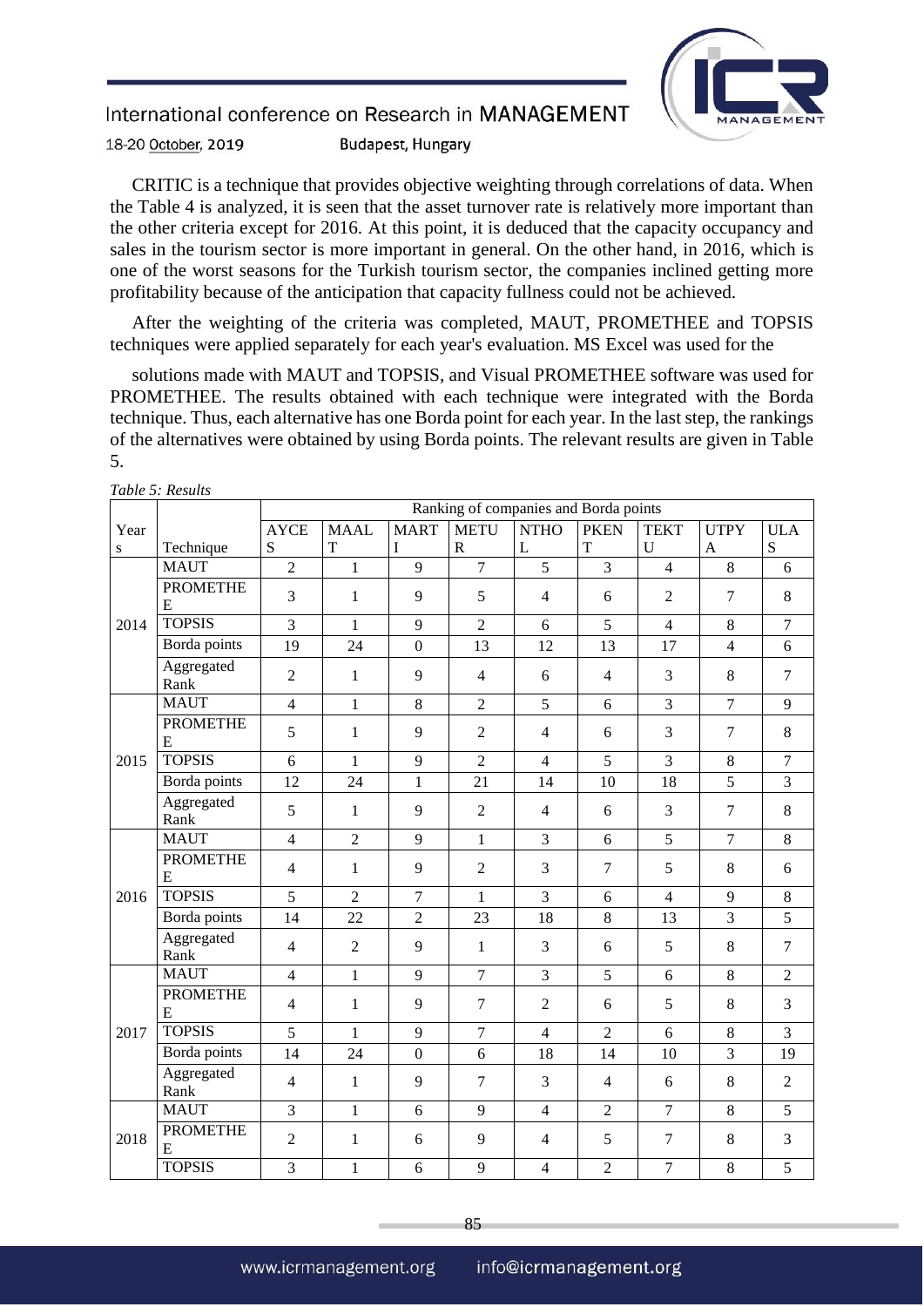

18-20 October, 2019

**Budapest, Hungary** 

| Borda points       |   | ∠ |  | 1 J | 10 |  | $\overline{ }$ |
|--------------------|---|---|--|-----|----|--|----------------|
| Aggregated<br>Rank | - |   |  |     |    |  |                |

When the results in Table 5 are examined, MAALT, AYCES, TEKTU in 2014; MAALT, METUR, TEKTU in 2015; METUR, MAALT, NTHOL in 2016; MAALT, ULAS, NTHOL in 2017 and MAALT, AYCES, PKENT in 2018 ranked first three places in terms of financial performance. Also, it is understood that MAALT's financial performance is generally better than other companies in this five years' period. MAALT ranked first place in all evaluated years except 2016, which it had second place in.

### **5. Conclusion**

When the data of the tourism sector in the last five years are analyzed, negative effects of the regional crises, the expansion of the impact area of terrorism on a global scale, and the global economic crisis. These reasons have led to significant contractions in outbound tourism and inbound tourism. It is observed that the sector was at depression especially in 2015 and 2016. On the other hand, some recovery has been experienced since 2017.

It is also possible to see the effects of the aforementioned problems in the financial data of tourism companies traded in BIST. After all, eleven publicly listed tourism companies are ranked according to their financial performance in this study, and similar results were obtained with other studies in the literature. In general, it can be stated that MAALT performed relatively well again in this period. This result is consistent of other studies in which the names of the companies were clearly stated (Ergül, 2014; Özçelik and Kandemir, 2015; Yakut et al., 2015; Erdoğan and Yamaltdinova, 2018). However, especially in 2015 and 2016, it can be stated that the difficult period of the sector was reflected in the financial performance and considering this situation, it can be stated that the existing policies of the companies are inadequate. Considering that the improvement in the last two years has been lived in 2019, it is necessary to develop new policies in order not to face similar problems in the future.

This study differentiated from the other studies in the literature due to its methodology. While evaluating the data on an annual basis, the objective weighting technique CRITIC was applied to weight the criteria. In addition, while the criteria were weighted, each year's own data was used in order to carry out the analyzes performed in a robust way. In addition, three different techniques, MAUT, PROMETHEE and TOPSIS were applied in the context of theory and main ideas which are widely used in the MCDM literature. The solutions obtained each technique were integrated by Borda technique. In this way, it was tried to provide a common solution with more qualified and different opinions. This aspect of the study is thought to provide a new perspective to the literature.

It is thought that the integration of financial performance analysis and efficiency analysis in the future studies can yield a more holistic evaluation of tourism companies. In addition, it can be stated that the comparison of the estimations to be made with econometric models over the previous years with the latest data of the companies can provide depth understanding.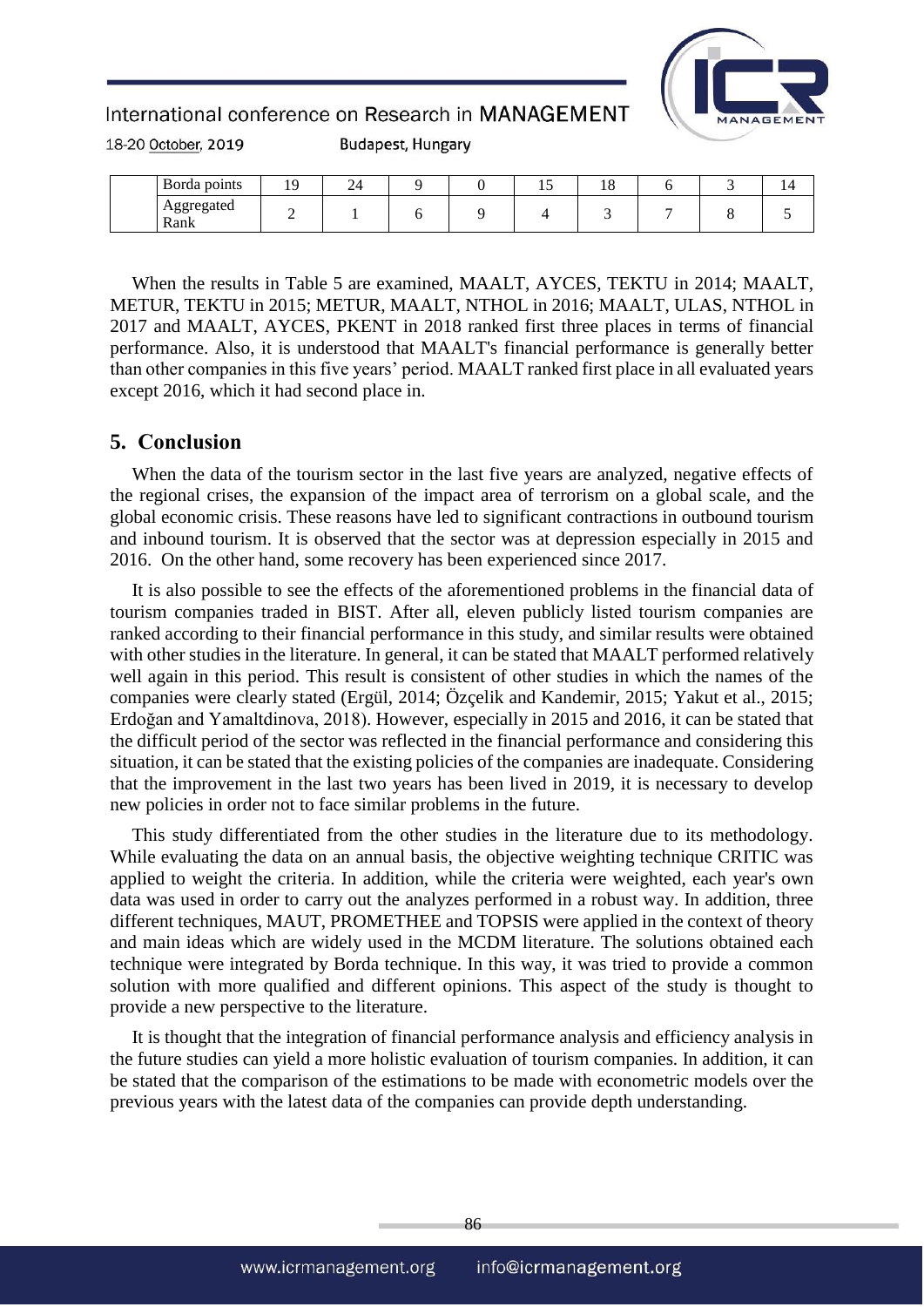

18-20 October, 2019

**Budapest, Hungary** 

# **References**

[1] Bozgeyik, Y. & Yoloğlu, Y. (2015). "Türkiye'de turizm gelirleri ile GSYH arasindaki ilişki: 2002-2014 dönemi", *Journal of International Social Research,* vol. 8 (40), pp. 627-640.

[2] Brans, J. P. & Vincke, P. (1985). "A Preference ranking organisation method: The PROMETHEE method for multiple criteria decision-making", *Management Science*, vol. 31(6), pp. 647-656.

[3] Diakoulaki, D., Mavrotas, G., & Papayannakis, L. (1995). "Determining objective weights in multiple criteria problems: The CRITIC method", *Computers & Operations Research*, vol. 22(7), 763-770.

[4] Durucasu, H., Aytekin, A., Saraç, B. & Orakçı, E. (2017). "Current application fields of ELECTRE and PROMETHEE: A literature review", *Alphanumeric Journal*, vol. 5(2), pp. 229- 270.

[5] Ecer, F. & Günay, F. (2015). "Borsa İstanbul'da işlem gören turizm şirketlerinin finansal performanslarının gri ilişkisel analiz yöntemiyle ölçülmesi", *Anatolia: Turizm Araştırmaları Dergisi*, vol. 25(1), pp. 35-48.

[6] Erdoğan, M. & Yamaltdinova, A. (2018). "Borsa İstanbul'a kayıtlı turizm şirketlerinin 2011-2015 dönemi finansal performanslarının TOPSİS ile analizi", *Optimum: Ekonomi ve Yönetim Bilimleri Dergisi*, vol. 5(1), pp. 19-36.

[7] Ergül, N. (2014). "BİST-Turizm sektöründeki şirketlerin finansal performans analizi", *Çankırı Karatekin Üniversitesi İİBF Dergisi*, vol. 4(1), pp. 325-340.

[8] Hwang, C. L. & Yoon, K. (1981). *Multiple Attribute Decision Making: A State of the Art Survey*. Lecture Notes in Economics and Mathematical Systems, 186.

[9] Ishizaka, A. & Nemery, P. (2013). Multi-Criteria Decision Analysis: Methods and Software. John Wiley & Sons.

[10] Karaca, S. & Özen, E. (2017). "Financial failure estimation of companies in BIST tourism index by Altman Model and its effect on market prices". *BRAND: Broad Research in Accounting, Negotiation, and Distribution*, vol. 8(2), pp. 11-23.

[11] Karadeniz, E., Koşan, l., Günay, F., & Dalak, S. (2016). "Gri ilişkisel analiz yöntemiyle turizm alt sektörlerinin finansal performanslarının ölçülmesi", *Journal of International Social Research*, vol. 9(44), pp. 1117-1134.

[12] Karkacıer, O. & Yazgan, A. E. (2017). "Turizm sektöründe Gri İlişkisel Analiz (GİA) yöntemiyle finansal performans değerlemesi", *Selçuk Üniversitesi Sosyal Bilimler Enstitüsü Dergisi*, vol. 37, pp. 154-162.